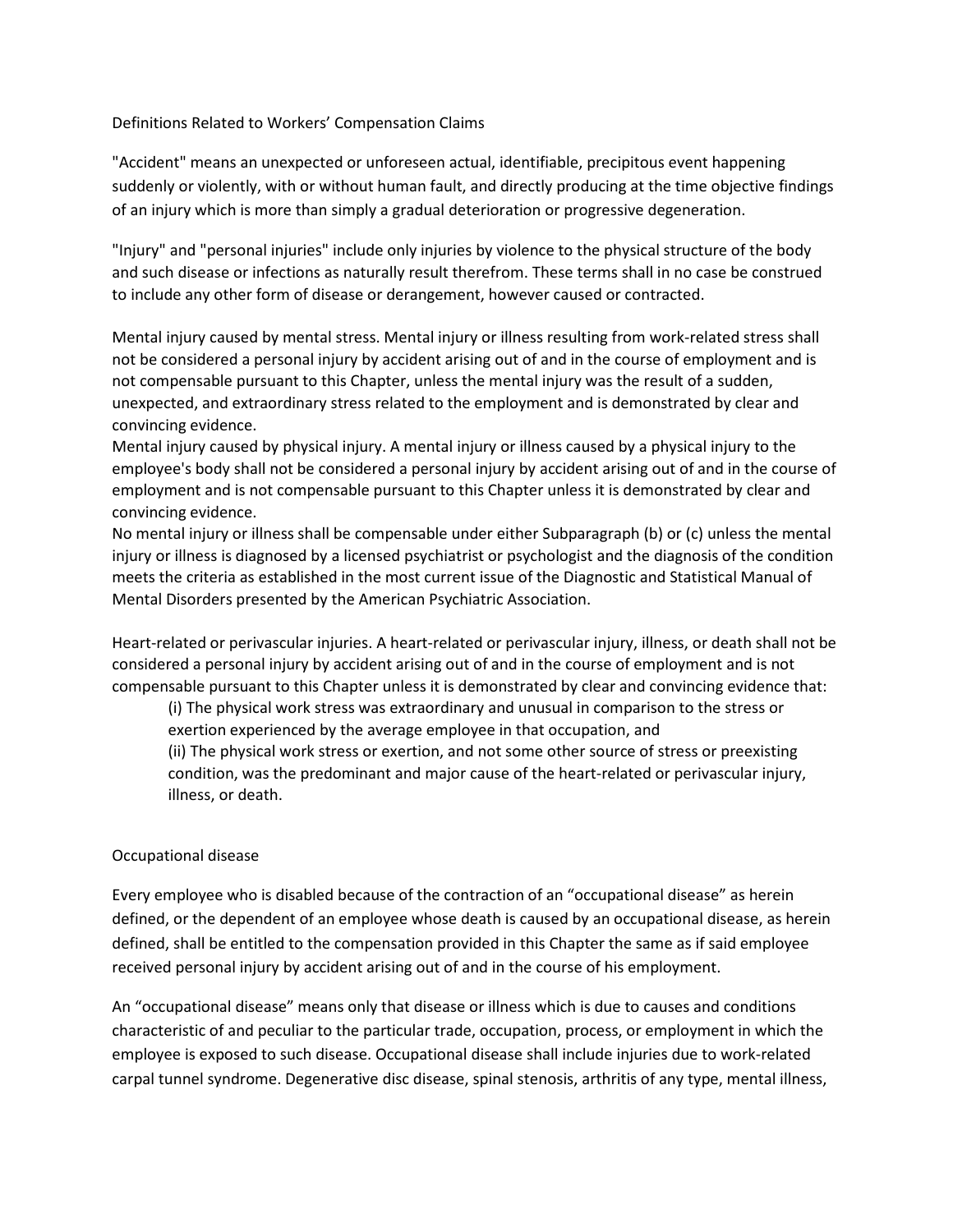and heart-related or perivascular disease are specifically excluded from the classification of an occupational disease for the purpose of this Section.

Notwithstanding the limitations mentioned here, every laboratory technician who is disabled because of the contraction of any disease, diseased condition, or poisoning which disease, diseased condition, or poisoning is a result, whether directly or indirectly, of the nature of the work performed, or the dependent of a laboratory technician whose death is the result of a disease, diseased condition, or poisoning, whether directly or indirectly, of the nature of the work performed shall be entitled to workers' compensation the same as if said laboratory technician received personal injury by accident arising out of and in the course of his employment.

As used herein, the phrase "laboratory technician" shall mean any person who, because of his skills in the technical details of his work, is employed in a place devoted to experimental study in any branch of the natural or applied sciences; to the application of scientific principles of examination, testing, or analysis by instruments, apparatus, chemical or biological reactions or other scientific processes for the purposes of the natural or applied sciences; to the preparation, usually on a small scale, of drugs, chemicals, explosives, or other products or substances for experimental or analytical purposes; or in any other similar place of employment.

Except as otherwise provided in this Subsection, any disability or death claim arising under the provisions of this Subsection shall be handled in the same manner and considered the same as disability or death claims arising due to occupational diseases.

Any occupational disease contracted by an employee while performing work for a particular employer in which he has been engaged for less than twelve months shall be presumed not to have been contracted in the course of and arising out of such employment, provided, however, that any such occupational disease so contracted within the twelve months' limitation as set out herein shall become compensable when the occupational disease shall have been proved to have been contracted during the course of the prior twelve months' employment by a preponderance of evidence.

All claims for disability arising from an occupational disease are barred unless the employee files a claim as provided in this Chapter within one year of the date that:

- (1) The disease manifested itself.
- (2) The employee is disabled from working as a result of the disease.
- (3) The employee knows or has reasonable grounds to believe that the disease is occupationally related.

All claims for death arising from an occupational disease are barred unless the dependent or dependents as set out herein file a claim as provided in this Chapter within one year of the date of death of such employee or within one year of the date the claimant has reasonable grounds to believe that the death resulted from an occupational disease.

Compensation shall not be payable hereunder to an employee or his dependents on account of disability or death arising from disease suffered by an employee who, at the time of entering into the